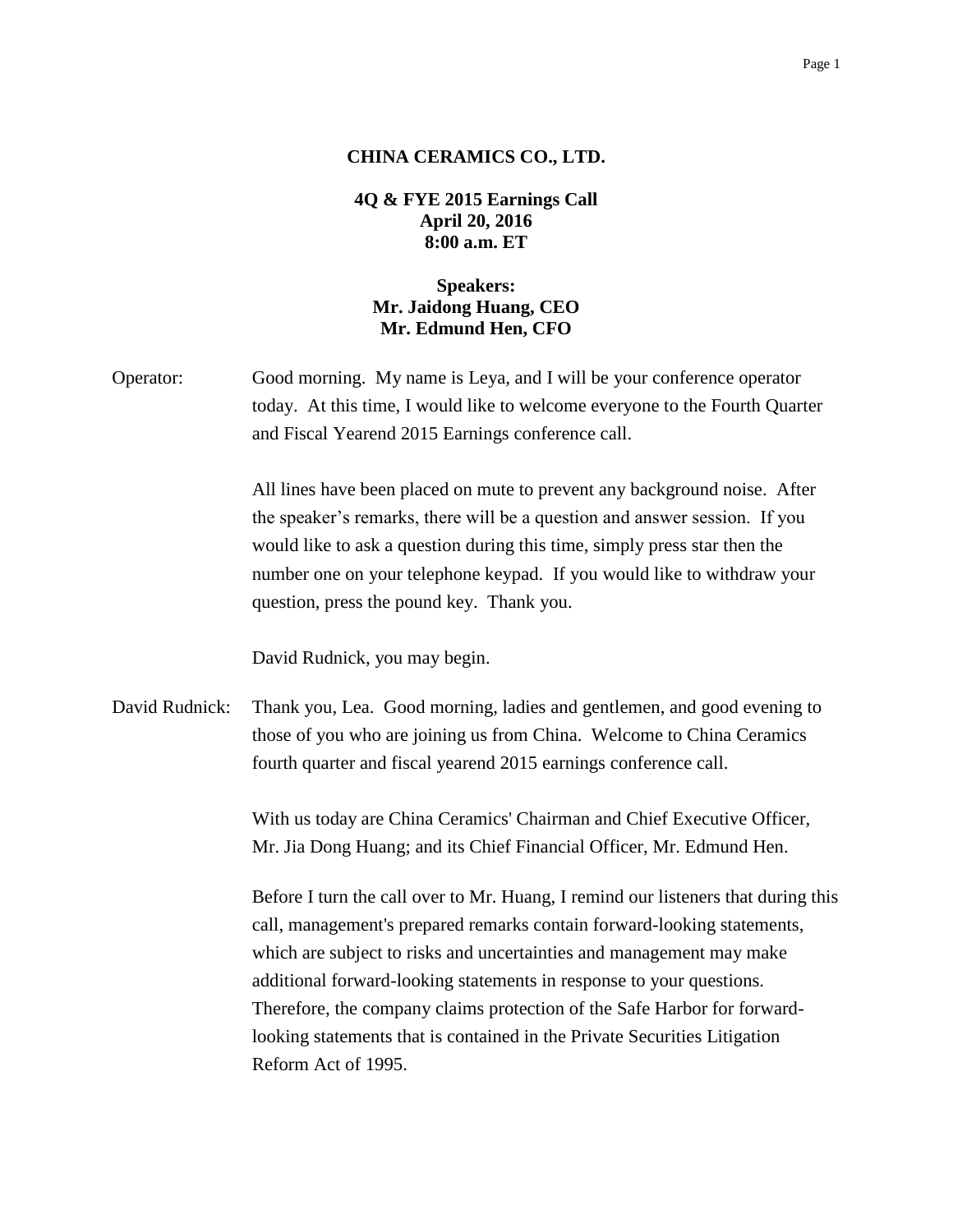Actual results may differ from those discussed today and refer to more detailed discussion of the risks and uncertainties in the company's filings with the Securities and Exchange Commission. In addition, any projections as the company's future performance represent management's estimates as of today, April 20, 2016. China Ceramics assumes no obligation to update these projections in the future as market conditions change.

To supplement the financial results presented in accordance with U.S. GAAP, management will make reference to earnings before interest, taxes, depreciation and amortization, which we will call by its abbreviated name EBITDA. EBITDA is a non-GAAP financial measure reconciled from net income, which the company believes provides meaningful additional information to better understand its operating performance. A table reconciling net income to EBITDA can be found in the earnings press release issued earlier today.

And now, it's my pleasure to turn the call over to China Ceramics' Chairman and CEO, Mr. Jiadong Huang; and China Ceramics' CFO, Mr. Edmund Hen. Weijia Dai will be translating for Mr. Huang. Mr. Huang, you may proceed.

Jaidong Huang: (In Chinese)

Weijai Dai: Thank you, David. On behalf of the company, I would like to welcome everyone to our fourth quarter and fiscal yearend 2015 earnings conference call.

Jaidong Huang: (In Chinese)

Weijai Dai: For the fourth quarter of 2015, we experienced extremely challenging market conditions due to an array of macroeconomic factors that have impacted the Chinese economy, and which have negatively impacted the real estate and building materials market. A contraction in consumer demand resulted in a 13.2 percent decline in the fourth quarter's revenue as compared to the same period in 2014.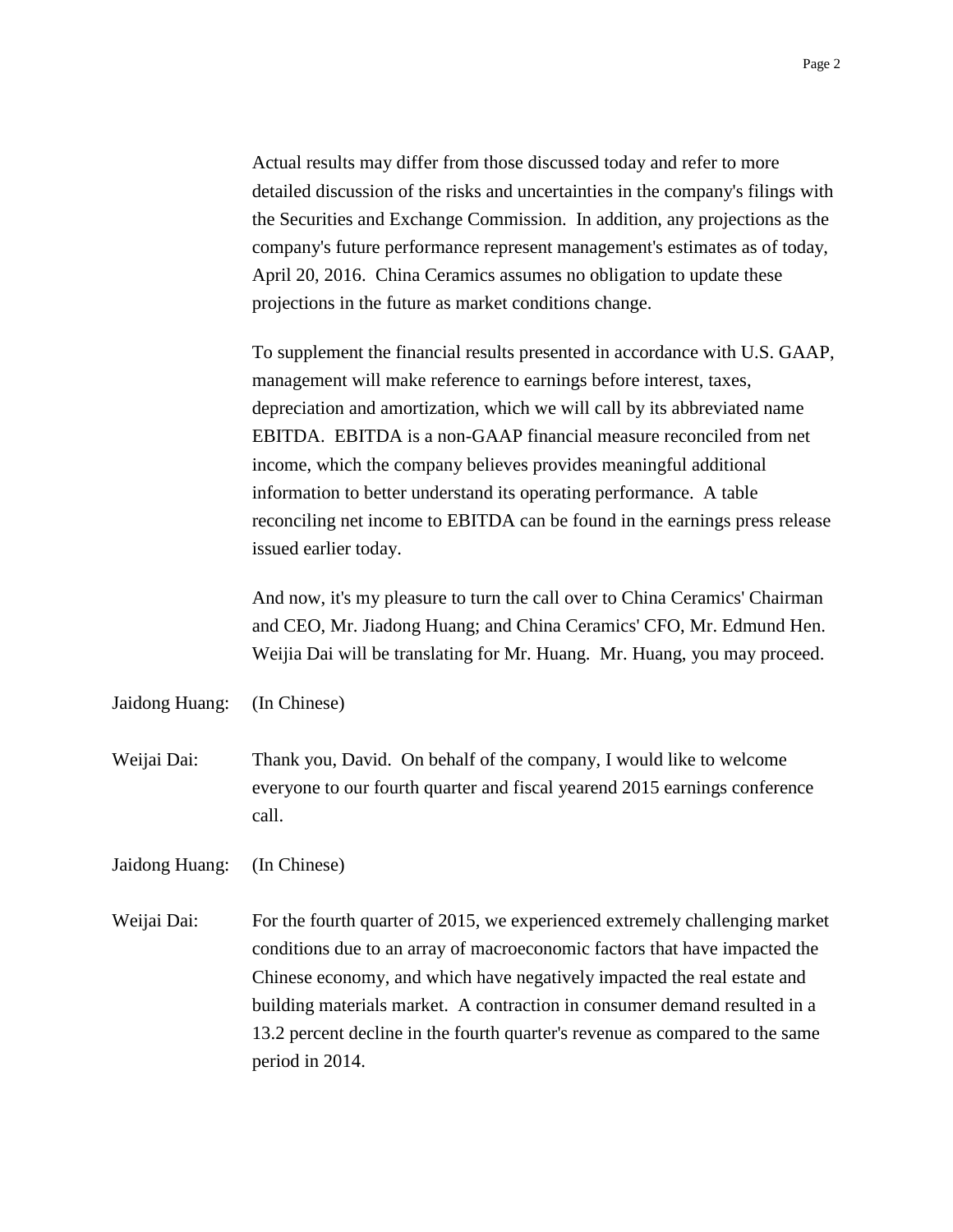We also incurred a substantial assets write-down, which significantly affected the fourth quarter's bottom-line, but due to the non-cash nature of this event, our adjusted EBITDA was RMB 32.9 million or approximately USD 5 million, up 15.4 percent as compared to the year-ago quarter.

Jaidong Huang: (In Chinese)

Weijai Dai: We continue to differentiate ourselves from our competitors with new products and are excited about the addition of glazed brick ceramic tiles to our product portfolio, as it is a highly effective solution for high-rise apartment buildings and housing projects. This new production line at our Hengdali facility is capable of producing customized roofing tiles according to consumer's specifications. And following extensive testing in the first quarter of 2016, we expect full production to begin in the second quarter of 2016.

Jaidong Huang: (In Chinese)

Weijai Dai: During the fourth quarter, we utilized production facilities capable of producing 26 million square meters of ceramic tiles per year out of a total annual production capacity of 72 million square meters. Although, we have a substantial amount of capacity available for utilization, in the near-term, we do not have plans to bring additional capacity online, as we are currently experiencing a contraction in demand for our product.

Jaidong Huang: (In Chinese)

Weijai Dai: For the full year 2015, our revenue was down 2 percent, but our gross profit rose by over 20 percent due to operating efficiencies. Our adjusted EBITDA, which excluded the fourth quarter's non-cash asset write-down was RMB154.5 million or approximately USD23 million. We also repaid approximately USD7 million in short-term debt during the fourth quarter due to a tightening of credit across China.

Jaidong Huang: (In Chinese)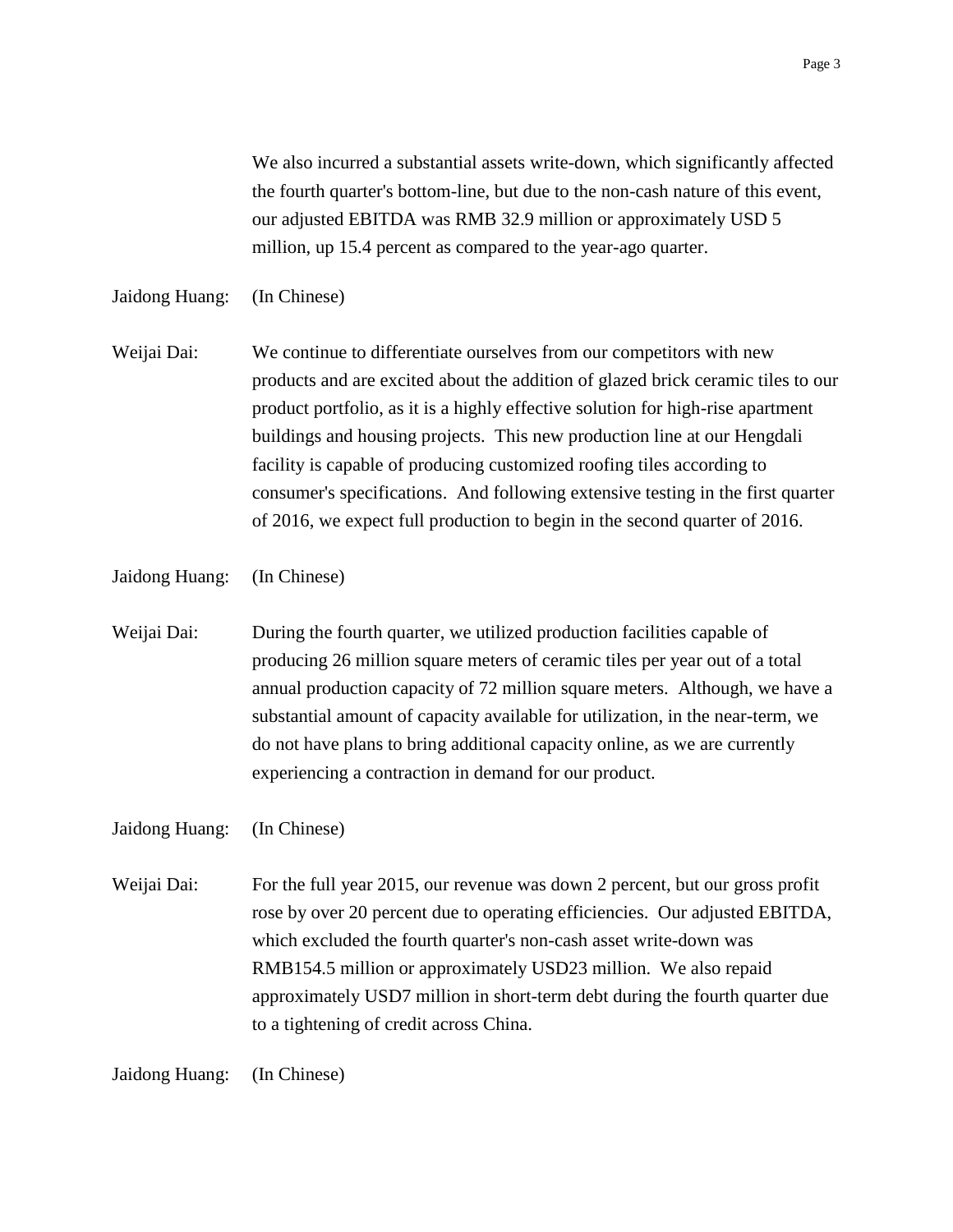Weijai Dai: Looking ahead to 2016, we believe that the operating environment will continue to be challenging. However, we are confident that we can weather the current market volatility and leverage our market position to maintain our existing customers as well as win new customers. We expect a consolidation trend among larger property developers, which would benefit the company since our manufacturing scale and infrastructure enable us to effectively serve these large enterprises. In the long-term, we believe that real estate is a key sector of China's economy that will continue to draw investments and that the urbanization and economic trends underlying the growth in China's real estate sectors are sustainable.

Jaidong Huang: (In Chinese)

- Weijai Dai: With that, I would like to turn over the call to the company's Chief Financial Officer, Mr. Edmund Hen, who will discuss the company's fourth quarter earnings results in more detail. Thank you.
- Edmund Hen: Thank you, Mr. Huang. I will now move on to a more detailed discussion of our financial results for the fourth quarter and fiscal year 2015.

Our revenue for the fourth quarter ended December 31, 2015, was RMB 208.3 million or USD 31.6 million, a decrease of 13.2 percent from RMB 240.1 million or USD 38.7 million in the fourth quarter of 2014. The year-over-year increase in revenue was primarily due to a 13 percent decrease in sales volume to 6.7 million square meters of ceramic tiles from the year-ago quarter slightly offset by a 0.3 percent increase in average selling price to RMB 31.1 per square meters from the year-ago quarter.

Gross profit for the fourth quarter ended December 31, 2015 was RMB 29.5 million or USD4.5 million, an increase of 1.4 percent from RMB 29.1 million or USD 4.7 million in the year ago quarter. The gross profit margin was 14.2 percent for the fourth quarter compared to a gross profit margin of 12.1 percent in the year-ago quarter. The improvement in gross margin was by adjusting production and achieving better control of labor costs.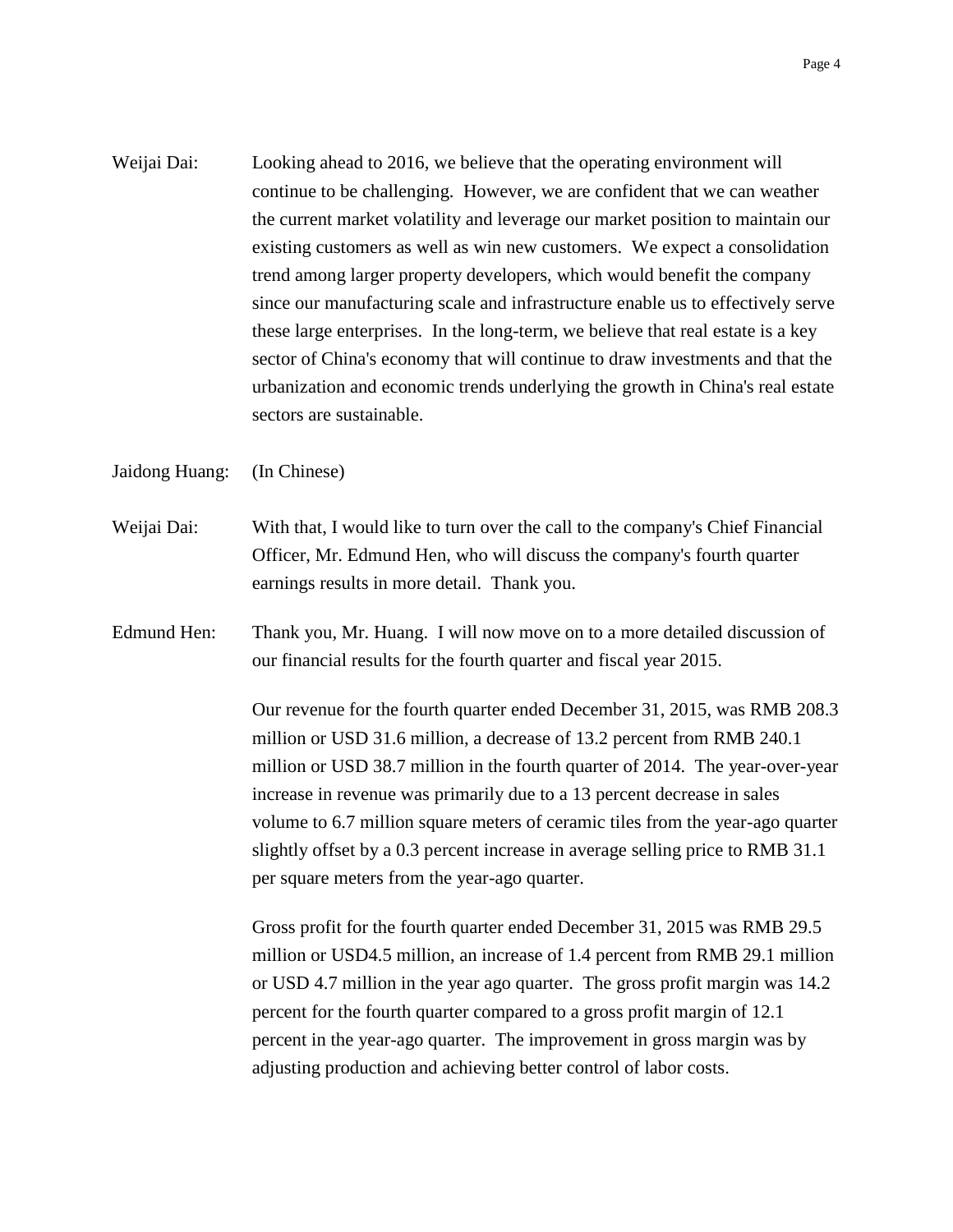The loss from operations before taxes for the fourth quarter of 2015 was RMB 406.5 million or USD 64.2 million as compared to RMB 10.1 million or USD1.6 million in the year-ago quarter. On a non-GAAP basis, profit from operations before taxation for the current quarter was RMB 15.1 million or USD 2.3 million, which excludes the non-cash fair value loss on impairment of non-current assets for the fourth quarter of 2015. This compares to RMB 10.1 million or USD 1.6 million in the fourth quarter of 2014, which will reflect the key deduction of expenses due to the provision for settlement of litigation of RMB 5.3 million or USD 0.9 million.

Net loss for the fourth quarter of 2015 was RMB 411.3 million or USD 4.8 million as compared to a net profit of RMB 4.8 million USD 0.8 million in the year-ago quarter. On a non-GAAP basis, net profit was RMB 10.4 million or USD 1.6 million in the current quarter, which excludes the non-cash fair value loss on the impairment of non-current assets for the fourth quarter of 2015. This compares to RMB 4.8 million or USD 0.8 million in the fourth quarter of 2014, which reflect the deduction of expenses due to the provision for the settlement of litigation of RMB 5.3 million or USD 0.9 million.

Loss per fully diluted share for the fourth quarter of 2015 was RMB 20.13 or USD 3.11 as compared to RMB 0.23 or USD 0.04 for the fourth quarter of 2014. Non-GAAP earnings per fully diluted share for the current quarter was RMB 0.51 or USD 0.08, which excludes the non-cash fair value loss on the impairment of non-current assets for the fourth quarter 2015.

EBITDA for the fourth quarter ended December 31, 2015, was a negative RMB 388.7 million or USD61.5 million. Adjusting for the non-cash impairment of assets in the current quarter, EBITDA was RMB 32.9 million or USD 5 million, up 15.4 percent from RMB 28.5 million or USD 4.6 million in the year-ago quarter.

For the full year ended December 31, 2015, revenue was RMB 1,017.1 million or USD 160.4 million, a decrease of 2 percent as compared to RMB 1,037.7 million or USD 167.2 million for the fourth quarter of 2014. Gross profit was RMB 125.4 million or USD 19.8 million, up 20.1 percent from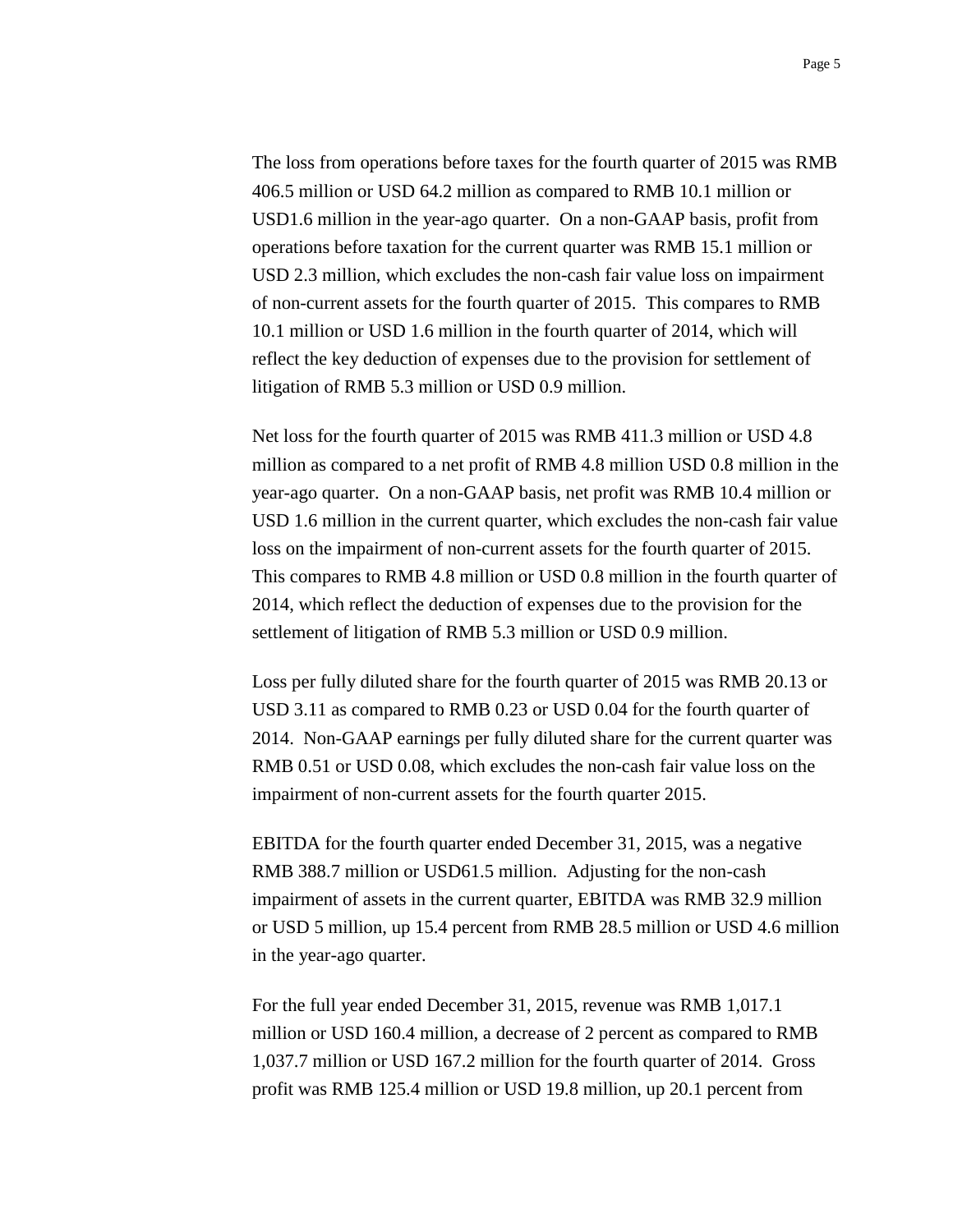RMB 104.4 million or USD 16.8 million. Gross margin for the full year 2015 was 12.3 percent compared to 10.1 percent for the full year 2014.

On a non-GAAP adjusted basis, net profit for fiscal 2015 was RMB59.2 million or USD9.3 million for the year ended December 31, 2015, as adjusted for the non-cash RMB 421.6 million or USD 66.5 million fair value loss on the impairments of non-current assets for the fourth quarter end December 31, 2015, as compared to net profit of RMB 29.2 million or USD 4.7 million for fiscal year 2014, as adjusted for the RMB 59.5 million or USD 9.6 million of realized and unrealized fair value loss on derivative financial instruments incurred during the period.

Turning to our balance sheet. As of December 31, 2015, we had cash and bank balances of RMB 0.5 million or USD 0.08 million as compared to RMB 61.2 million or USD 9.9 million as of fiscal yearend 2014. The decrease in cash and bank balances was primarily the net repayment of RMB 46 million or USD 7.1 million in the fourth quarter of the year.

As of fiscal yearend 2015, our debt consist of short-term bank borrowings, which were RMB 40.1 million or USD6.2 million as compared to RMB 84.7 million or USD 13.7 million. This decrease is reflecting the net repayment of short-term bank borrowings of RMB 46 million or USD 7.1 million in the fourth quarter of 2015.

As of December 31, 2015, inventory turn was 131 days compared to 125 days as of December 31, 2014. Trade receivables turnover was 163 days compared with 156 days as of fiscal yearend 2014. Prior to 2012, the company typically offered a credit period of 90 days of our distributors, but expanded it to 150 days to our distributors since the end of 2012 to adjust funding pressure associated with challenging real estate market conditions in China. We extended the credit period from 90 days to 120 days to direct company accounts at the end of 2014.

As a capital expenditure update, in the third quarter we began renovating our state-of-the-art showroom in our Hengda facility, which we call the Exhibition Hall, which is a valuable resource for the marketing and promotion of our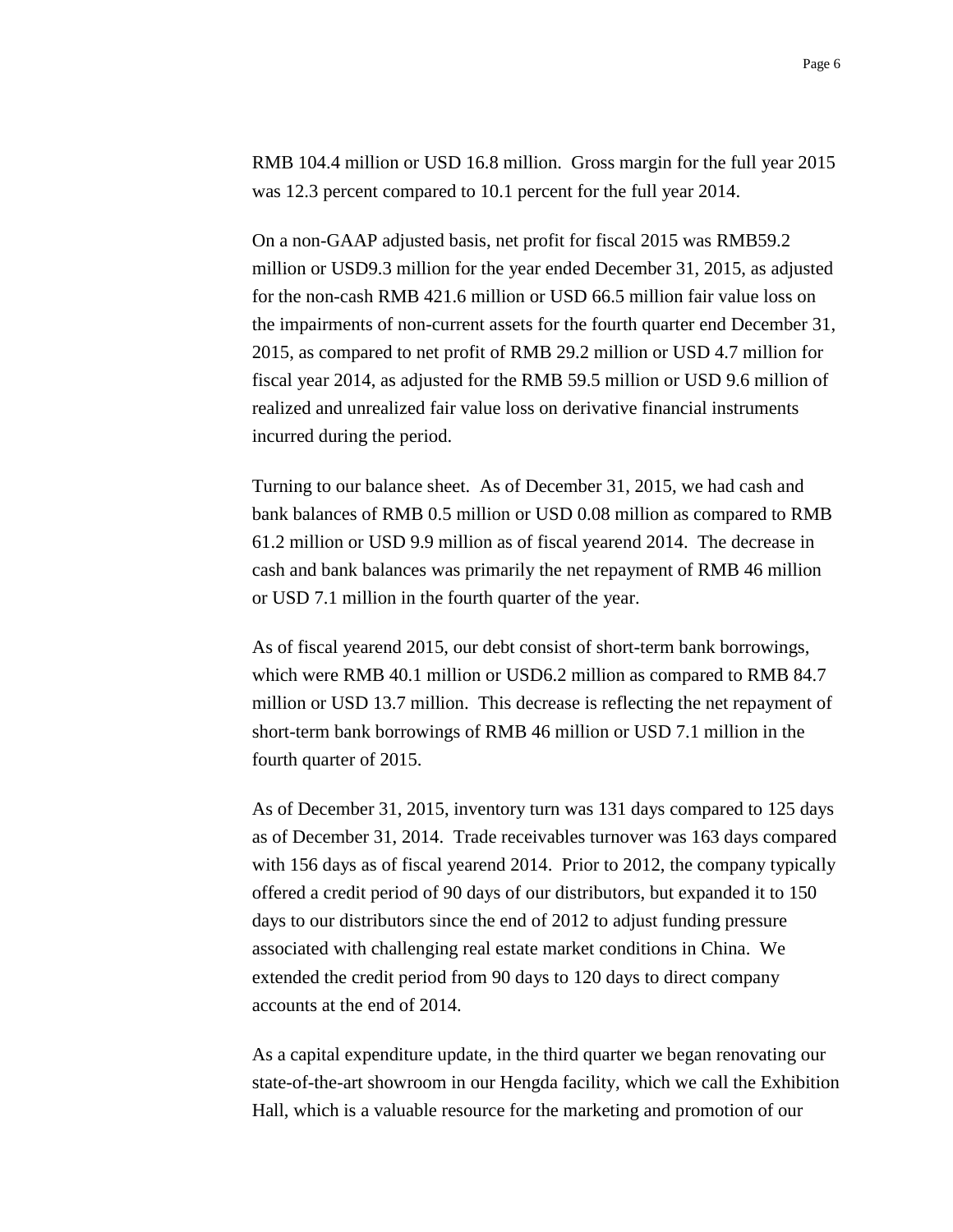building material products. We are confident that upgrading this showroom will enable us to continue to secure significant new contracts for our products from larger property developers.

CapEx for the new renovations to the Hengda Exhibition Hall were RMB 3.9 million or USD 0.6 in the third quarter and RMB 6.6 million or USD 1 million in the fourth quarter of 2015, with no unpaid balances as of December 31, 2015. The total cost of the renovations, which were completed in the fourth quarter, was RMB 10.5 million or USD 1.6 million.

As previously announced, we constructed a new production line to manufacture glazed brick ceramic tiles in our Hengdali facility, which we believe will be an attractive addition to our current product portfolio. This new product is engineered to be competitively-priced and a highly effective roofing solution for both high rise apartment and housing projects that complements our existing ceramic tiles products.

Capital expenditures for the new line were RMB 18.6 million or USD 2.9 million in the third quarter of 2015 and RMB 130.1 million or USD 20.1 million in the fourth quarter of 2015, with no unpaid balances as of December 31, 2015. The total cost of new production was RMB 148.7 million or USD 23 million.

Moving on to our business outlook. In the fourth quarter of 2015, the company experienced a substantial decline in business activity as compared to fourth quarter of 2014. The company's sales volume of 6.7 million square meters represents a 13 percent reduction in sales volume from the 7.7 million square meters recorded in the fourth quarter of 2014. This was the lowest level of sales volume attained since the first quarter of 2013, when a difficult business environment caused a decline in sales volume and pricing pressure on the company's products impelled us to institute price cuts in order to maintain market share.

The company attributes the currently challenging conditions to lower economic growth in China, which has affected the real estate and construction sectors, and which has resulted in a contraction in investment and new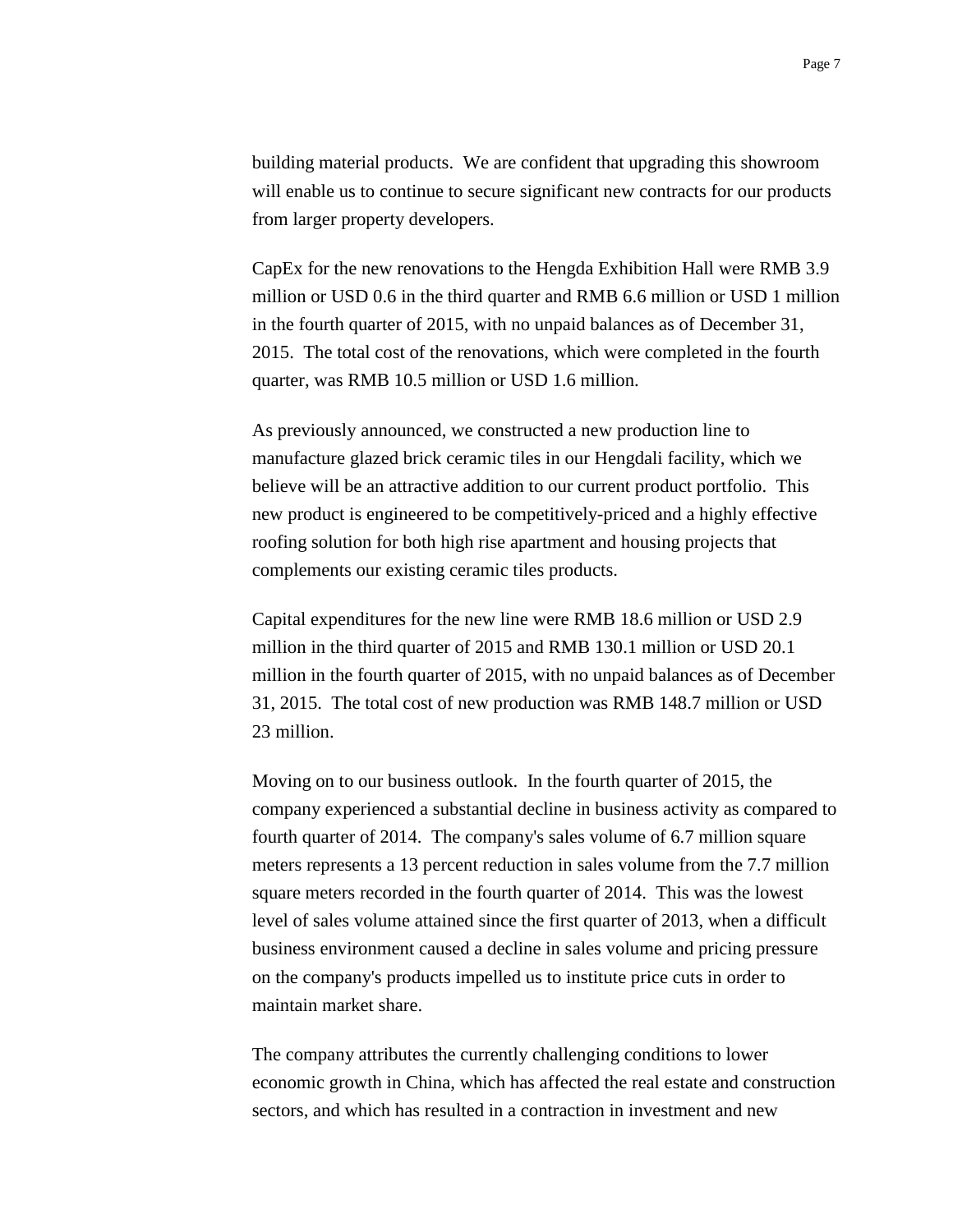housing projects by property developers, although the fourth quarter's average selling price rose only 0.3 percent as compared to the fourth quarter of 2014. The Company has so far retained its pricing power, as the fourth quarter increase represents eight consecutive quarters of period over year-ago period increases in average selling price.

We typically receive orders from customers two months in advance of production on a rolling basis. We enter into dealership agreements with customers and a sales or purchase contract each time a customer places an order. As previously disclosed, our backlog, which represents approximately the next two months of revenue, as of the end of the fourth quarter was RMB 66.8 million or USD 10.3 million. This compares to a backlog of approximately RMB 137 million as of December 31, 2014, a year-over-year decrease of 51.2 percent. Further, since July 2014, due to an increase in our production costs, we have increased the selling prices of all products by an average of approximately 5 percent in order to maintain our gross margin.

Looking ahead to 2016. We expect very challenging conditions in the shortterm, but slowly improving market conditions as the year progresses. We believe that the real estate and the construction and building materials sectors continue to be vital to sustaining China's economic growth, as it is estimated to comprise between 15 percent and 20 percent of China's gross domestic products.

The Chinese government has adopted an array of policies to stimulate the real estate sector, which includes cutting benchmark interest rates five times last year, a lowering of the reserve requirement ratio for banks, lower first home down payment ratios and a cut in the minimum capital ratio for fixed asset investment, which would help property developers.

In early February, the Central Bank cut the minimum mortgage down payment for first-time buyers from 25 percent to 20 percent as a way to increase sales in third and fourth tier cities where inventories of unsold housing remain are at record levels. This is the third lowering of minimum mortgage down payment over the last year where each one has led to an increase in new home purchases. In addition, in late February, the Central Bank cut the reserve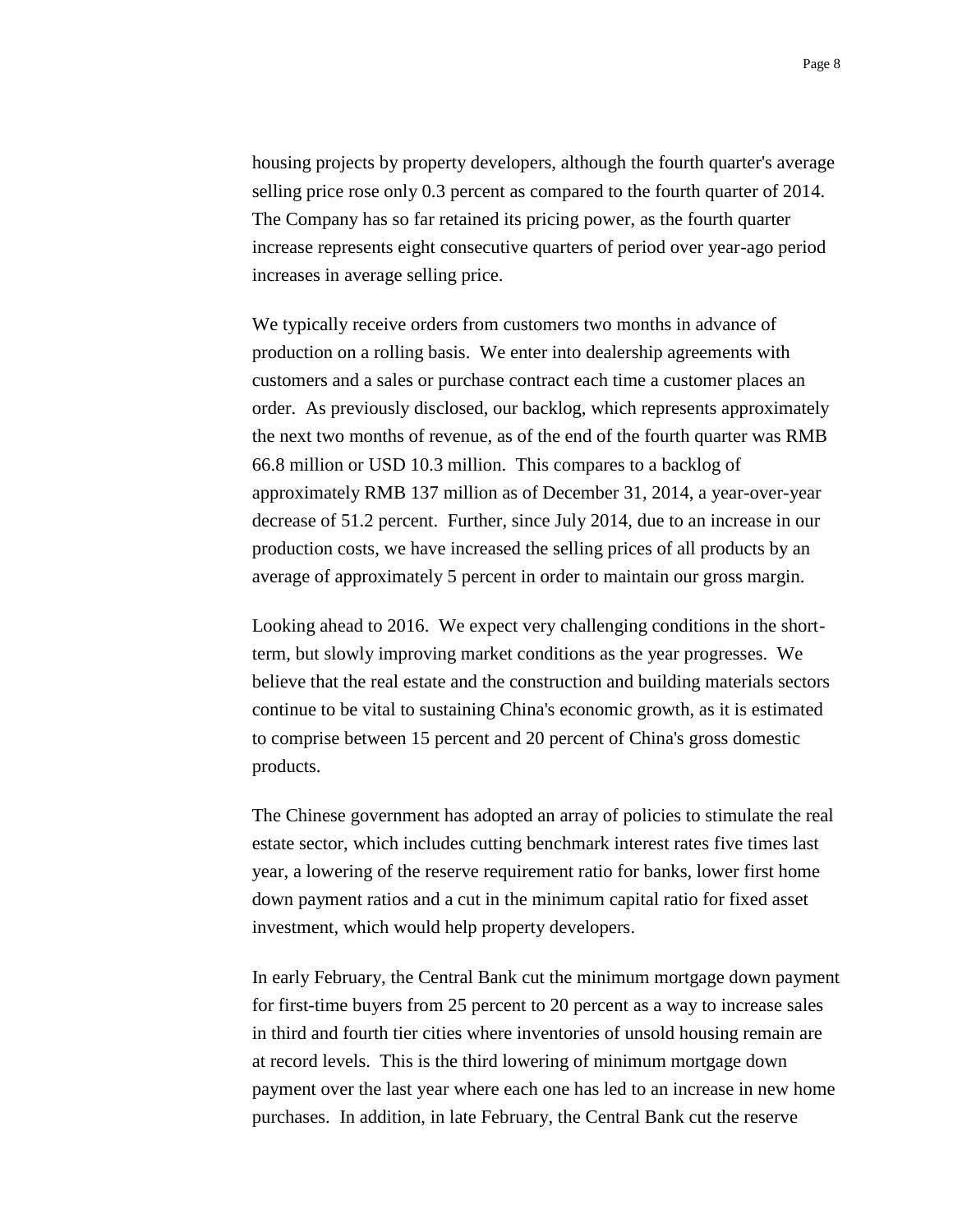requirement ratio by 0.5 percent to 17 percent to encourage banks to increase their lending activities, which could help to spur real estate activity.

Although, the Central Government's measures have helped to sustain the real estate sector, there has been a substantial slowdown in construction activities year-to-date, and it is not clear if supportive monetary and regulatory policies will continue for the remainder of 2016. In the long-term, we view the growth of the real estate sector as sustainable, as it is underpinned by urbanization, that is expected to lead to a more consumption-driven economy, and which is a key objective of government policy.

We believe that we have a competitive advantage in our sector due to our name brand, comprehensive product platform, marketing expertise and ability to implement operating efficiencies due to our modern plant and equipment. Competitive pressures over the last year has led to a contraction in the building materials sector as some smaller, less well-capitalized firms who lack our advanced manufacturing capabilities and deep product platform have left our sector. Additional exits appears likely as government mandates to convert to cleaner and more expensive fuel sources to lower carbon emissions, which will also pressure smaller competitors.

In addition, we expect there to be a consolidation trend among the larger property developers in 2016. This would benefit larger ceramic producers, such as China Ceramics, who can most efficiently service these large enterprises. Our goal for the year ahead is to strategically market in specific locales with better regional fundamentals, and generate sustainable sales volume as we weather this current period of volatility and challenging market conditions.

At this point, we would like to open up the call to any questions pertaining to the fourth quarter and fiscal year 2015 financial and operating performance. Operator?

Operator: At this time, if you have a question, press star then the number one. We'll pause for just a moment for the Q&A roster.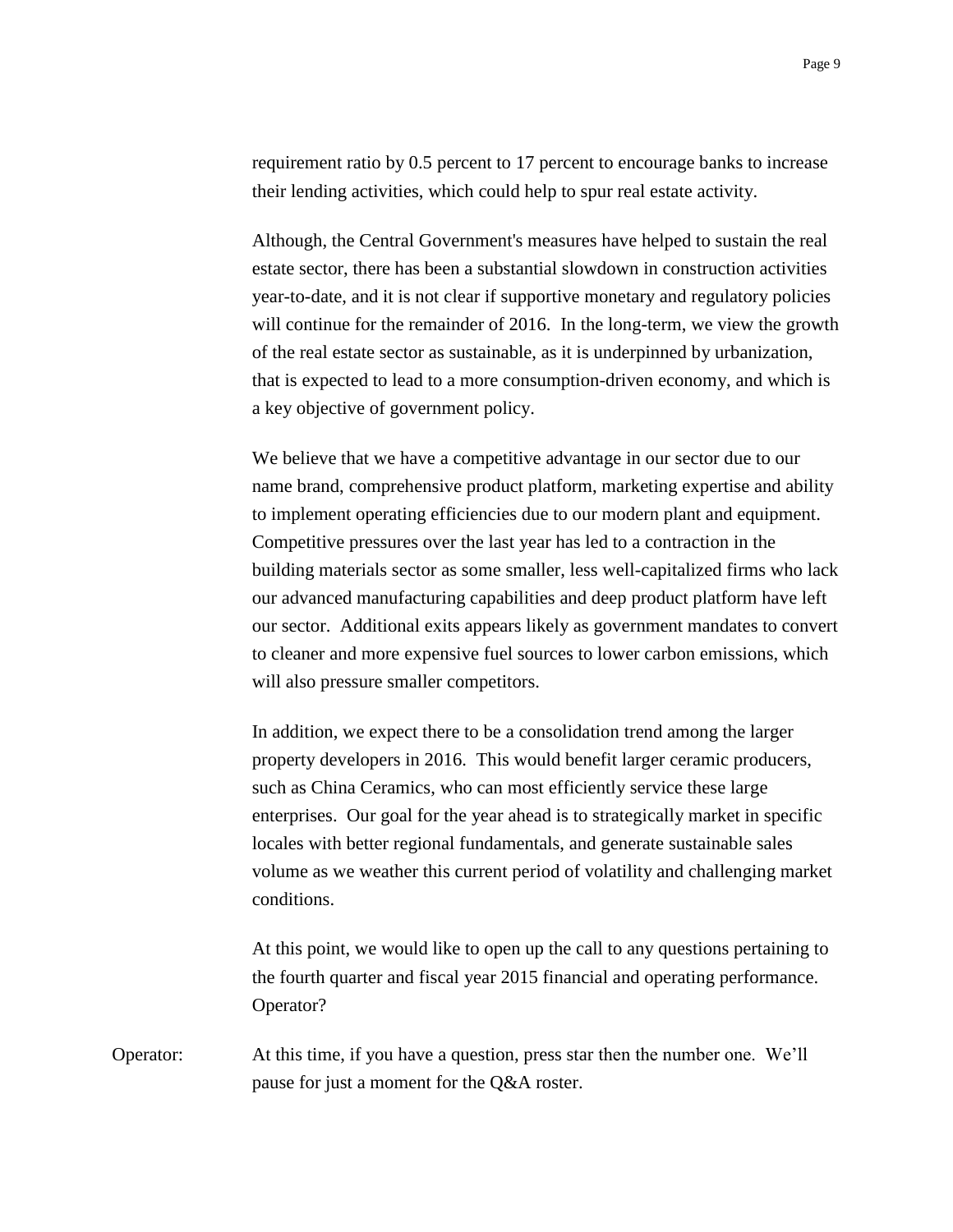Your first question comes from the line of Howard Flinker.

- Howard Flinker: I have three questions. One, it appears you're collecting some accounts receivables, is that correct?
- Edmund Hen: Yes, we are collecting some account receivable.
- Howard Flinker: And are you having trouble collecting some others or are they're just paying more slowly?
- Edmund Hen: They are paying more slowly.
- Howard Flinker: Do you have orders for the new glazed brick tile and how much approximately?
- Edmund Hen: Yes, we do. But at this moment it's not very much. It's about few million RMB for the next three months.
- Howard Flinker: And finally, I think at Jiangxi, has the provisional government issued rules to force companies to convert from coal to natural gas or not yet?
- Edmund Hen: Not yet.
- Howard Flinker: But it's coming? Is it not?
- Edmund Hen: The rumor there, we will have the new rules, but we do not have such order from the government yet.

Howard Flinker: Business conditions are tough, but considering how tough it is, you guys performed pretty well. It's hard to say that when results appear on the surface to be so negative, but under the surface, you're exhibiting real discipline, I have to commend you for that. That's all. Thank you.

Edmund Hen: Thank you.

Howard Flinker: You're welcome.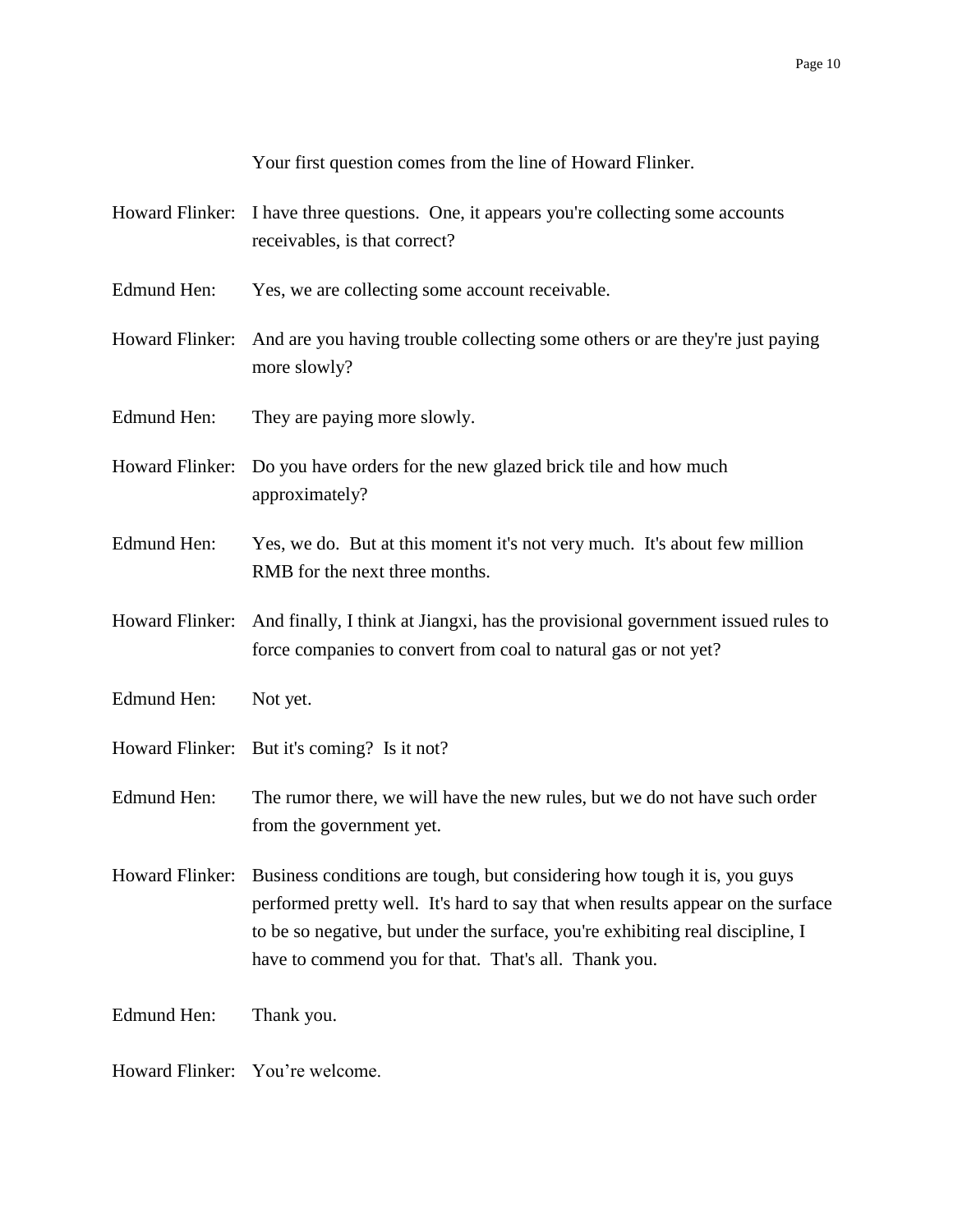- Operator: Again, to ask a question, press star one. Your next question comes from the line of James Dunning.
- James Dunning: Edmund, good morning. I have a corporate finance question. The underwriting that the company engaged in earlier in the year, I would like an explanation of why? By reading the prospectus, the revenue you generated from that underwriting, a little less than a million dollars was usurped by the expense, which was greater than the revenue as disclosed in your prospectus. In addition, the shareholders had significant dilution, that's tough. Can you give us an explanation of why the company engaged in such a draconian underwriting?
- Edmund Hen: First of all, during the beginning of the year, we are facing a very difficult time to transfer the money outside China. And also, we in China have a lot of pressure bidding for the challenging economy in China. And in order to further develop ourselves, obviously and pay all the listing fees, et cetera, we decided to have a small fund raising.
- James Dunning: But Edmund, the expense of the underwriting was greater than the revenue you took in, so how did that paid for any bills or any of those issues - the cost of the underwriting?
- Edmund Hen: The underwriting fees is only 8 percent, as disclosed on the prospectus.
- James Dunning: The cost of the underwriting, as you described in the prospectus was \$928,000. The revenue was \$927,000.
- Edmund Hen: Yes.
- James Dunning: That's zero proceeds to the company, plus the dilution. I don't understand what the economic - why Mr. Huang or the Board would approved a zero net transaction and heavy dilution to all the shareholders.
- Edmund Hen: I think we only issued about a few percent of the outstanding shares.
- James Dunning: Edmund, you issued warrants that were extremely dilutive, five-year warrants and one year warrants.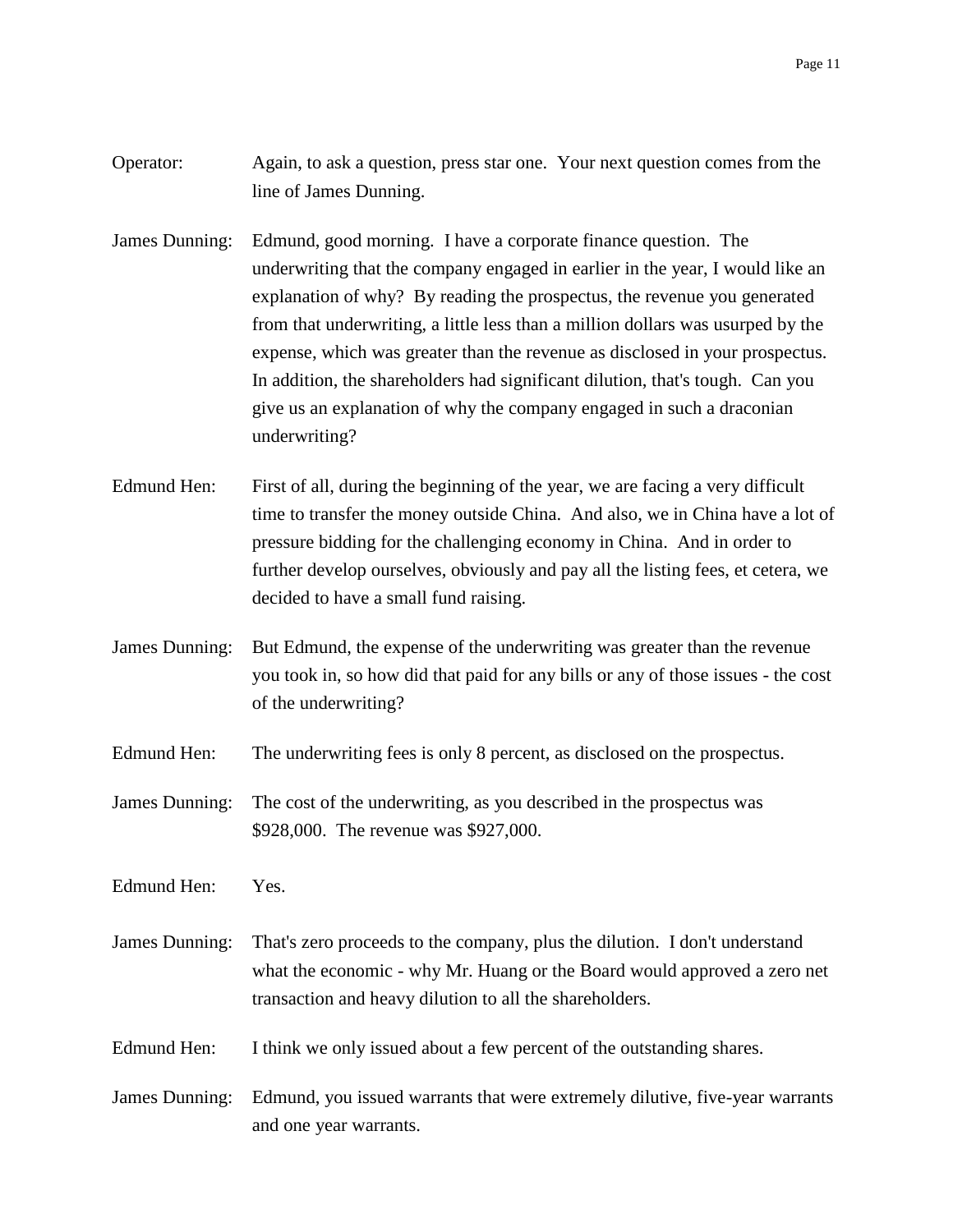## Edmund Hen: But it is not exercised yet.

James Dunning: Yet. But I don't understand the cash proceeds of the underwriting. The expenses were greater than the revenue, so the three reasons you gave for raising the money were used up in the cost of the underwriting and you got no net proceeds, I don't understand?

- Edmund Hen: We have only disclosed on the prospectus. There is a use of proceeds for purpose of the fund. I think you can further refer to the prospectus for this metric.
- James Dunning: Well, you described the use of proceeds, but the expenses of the deal were greater than the proceeds. So there maybe an intent of use the proceeds, but the expenses of deal, it is zero effectively?
- Edmund Hen: Again, the expenses of the deal is only around 8 percent for the commission and some extra for the legal expenses.
- James Dunning: That's not what it says in the prospectus. The prospectus says that the expenses were \$928,000. I don't remember exactly what the number was, but it was greater than the revenue by a small amount, in your own disclosure. So the net proceeds was effectively zero. And if you got money offshore, I don't know how you did it, because you spent -- you may have got money offshore, but the expenses to the offshore underwriters in Boca Raton, et cetera, was greater than the revenue, or the proceeds. Well that's one question.

The other is more of a market question. What's happening to the competition as the real estate market is tightened? And I don't understand, if you were such a dominant producer and high-quality producer at a good price, why you're not crushing the competition who has less advantage than you do. You're an outstanding organization, and I would think this would be a great time to take market share from people who can't sustain the downturn. Do you care to comment to that?

Edmund Hen: In China, the situation is very different. And the whole economy, not only the property market, is very challenging now. And at this situation, it is very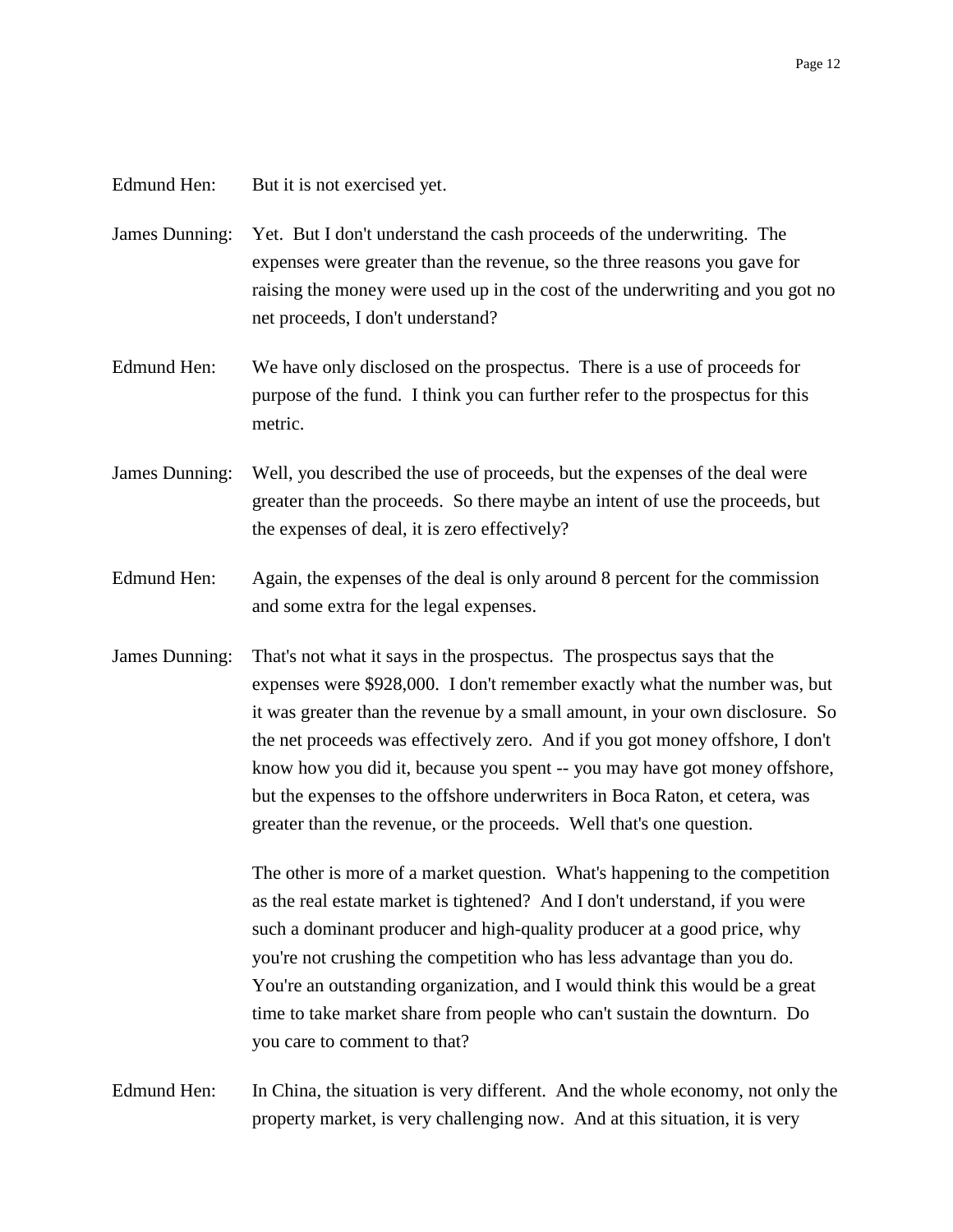difficult to make a decision to step further, let's say, acquire a new business to have more market share. We have to be conservative and see what happens in the current situation. Even until now, we still see the economic situation in 2016 as very challenging, so we would like to be conservative at this moment.

- James Dunning: Thank you.
- Operator: Your next question comes from the line of (Mariko Jordan).
- Maricco Jordan: Hello. Can you hear me?
- Edmund Hen: Yes. Go ahead.
- Maricco Jordan: I was a little confused on the net income for the year 2015. What exactly was the net income for the year?
- Edmund Hen: It's about a little bit more than RMB 1,000 million.
- Maricco Jordan: How much in the U.S. dollars?
- Edmund Hen: It is approximately USD160 million.
- Maricco Jordan: USD 150?
- Edmund Hen: USD 160.
- Maricco Jordan: The net income, I'm speaking about the gross profit. You made a ...
- Edmund Hen: For the full year, the net revenue is USD160.4 million in 2015.
- Maricco Jordan: What was the net income? What do you have after the expenses and everything? In the unaudited report is says negative USD 53 million, but if you exclude the loss from your write down, it should be about USD 13 million net profit, is that right or wrong?
- Edmund Hen: Just a moment. What we have for net profit, on a GAAP basis, the net profit for fiscal year 2015 was RMB 59.2 million or USD 9.3 million for the year ended December 31, 2015.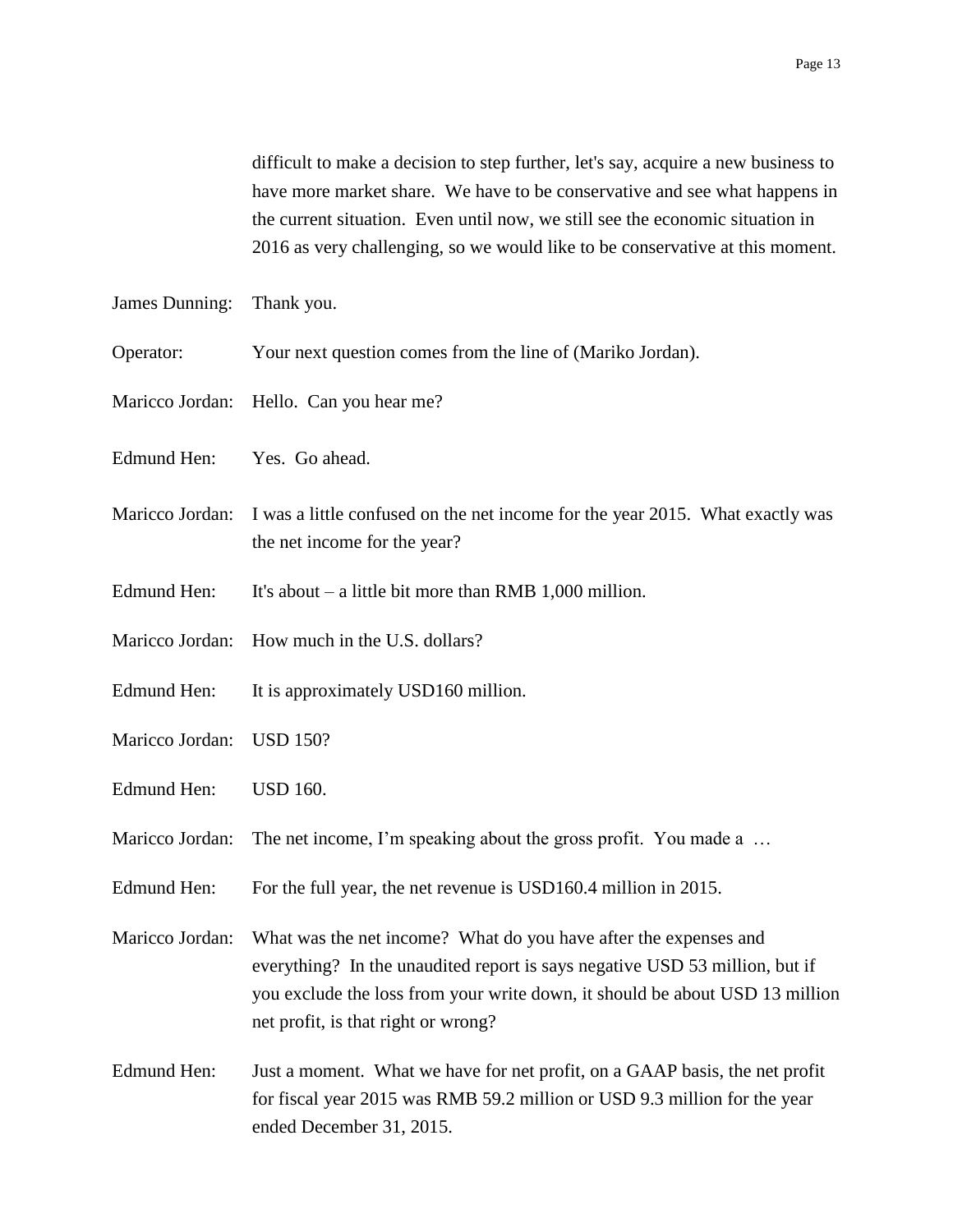Maricco Jordan: OK. What's your cash and bank balance for the year 2015?

- Edmund Hen: We have a positive cash flow in 2015.
- Maricco Jordan: What's the number exactly?
- Edmund Hen: You mean the bank balance at year end?
- Maricco Jordan: Well, how much cash do you have available right now, so to speak?
- Edmund Hen: At the end of 2015, December 31, we have RMB 0.5 million.
- Maricco Jordan: How much in U.S. dollars?
- Edmund Hen: It's about USD 0.08 million.
- Maricco Jordan: So about USD 1 million?
- Edmund Hen: No. It's one-tenth of the USD 1 million, USD 0.1 million.
- Maricco Jordan: USD 1.1 million?
- Edmund Hen: Not pont one. USD 0.08 million.
- Maricco Jordan: Okay. How much money did the company spend on research and development in 2015?
- Edmund Hen: We normally spent 3 percent of our revenue, which is about RMB 5 million.
- Maricco Jordan: Okay. Have you guys considered developing a product line or investing in a business that can help protect you from the fluctuations on the housing market in China?
- Edmund Hen: There's a potential, but now we have to be conservative. We want to wait and see the market situation before to decide any important investments.
- Maricco Jordan: What are some investment ideas that the company has come up with to help expand the business?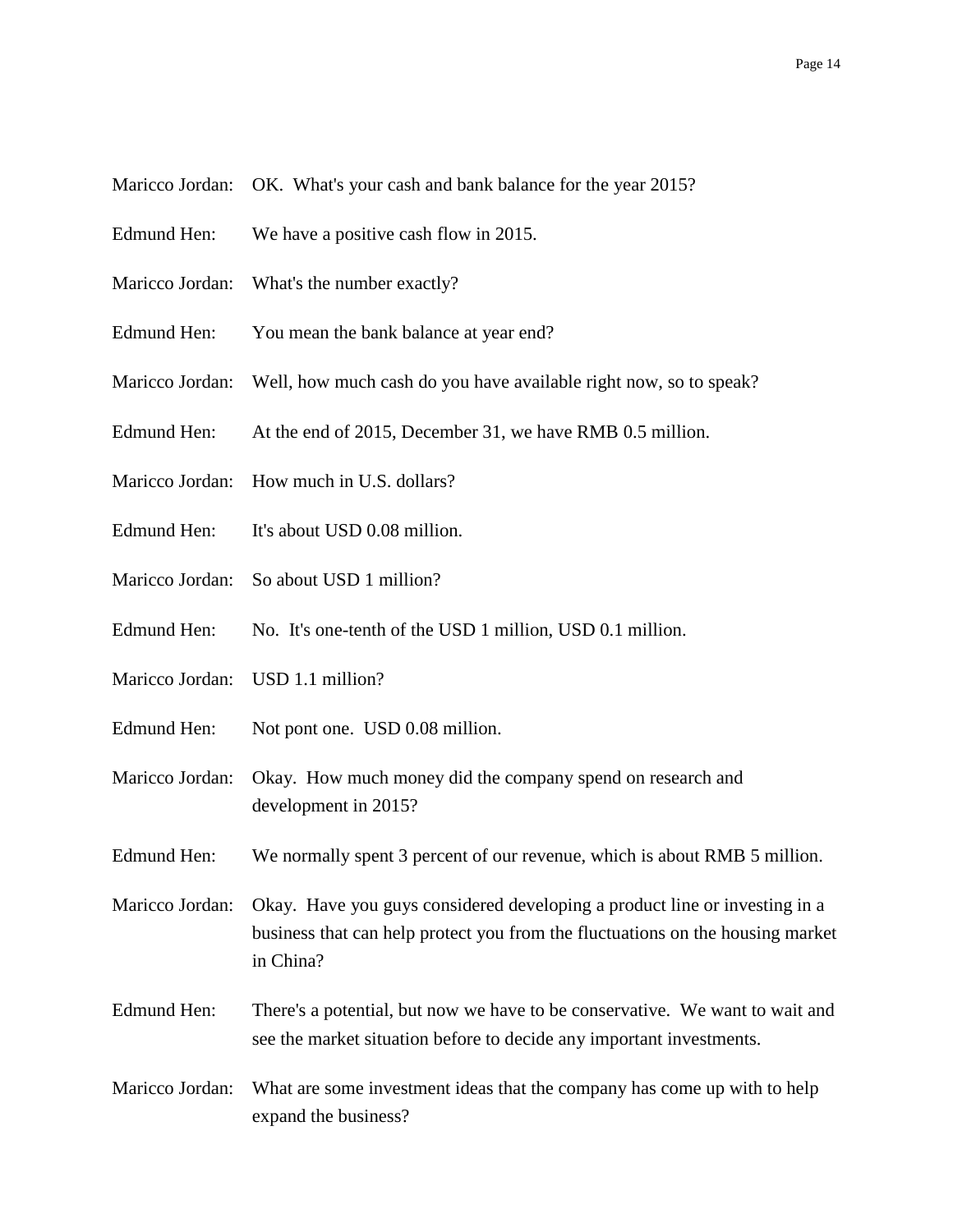Edmund Hen: Excuse me?

- Maricco Jordan: What are some investment ideas that the company has come up with to help expand the business?
- Edmund Hen: At this moment, we are expanding our marketing and pricing strategy to see if this can help the company in growth of the revenue.
- Maricco Jordan: Okay. What areas or ventures relating to your business have you explored that your competitors have not explored yet?
- Edmund Hen: I think now the most important is the management in terms of the quality and marketing strategy which is – that we need to explore more in depth compared to our competitors.
- Maricco Jordan: I think you're misunderstanding my questions. What I'm trying to reach around to is that the company is vulnerable to the fluctuations at the housing market, and I think it would benefit the owners of the company, for example, us, the shareholders and yourself, if the company wisely invest in low-cost producing businesses, per se, that are efficiently servicing for the lucrative markets. So there are other investment opportunities for you guys to put your money into, I think that would be a prudent idea because of the vulnerability you have in just being in one market. Do you understand?
- Edmund Hen: Sorry, I didn't quite get your questions on this?
- Maricco Jordan: For the past few years, the housing market in China has been rocky, right?

Edmund Hen: Yes.

Maricco Jordan: Okay. So you're susceptible to their vulnerability. What I'm saying is that I think it would benefit the owners of the company if the company wisely invested in low-cost producing businesses that are efficiently servicing important lucrative markets, other businesses outside of your business, so that you could – so that that your money is not just in one place.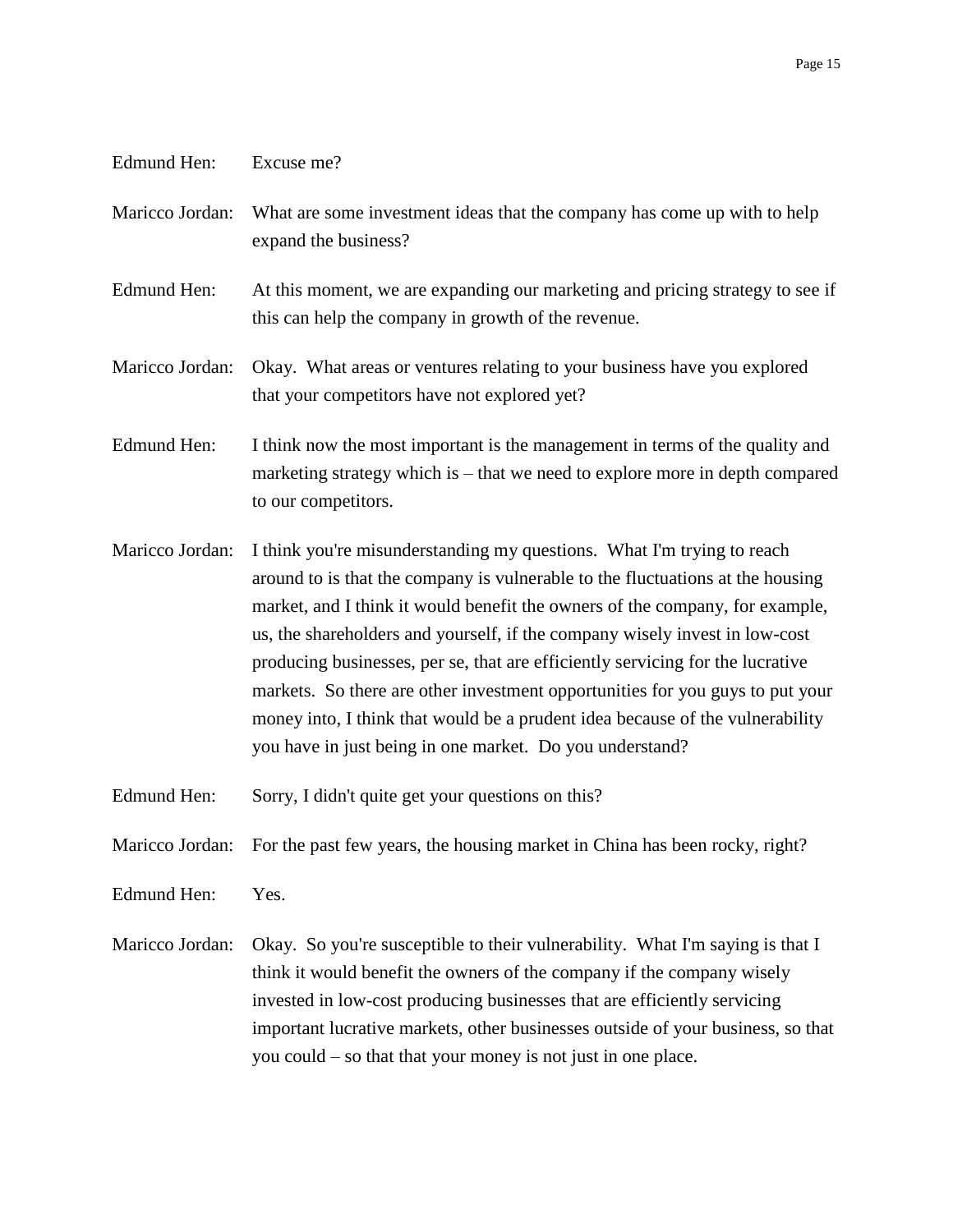- Edmund Hen: Yes. We will consider your suggestion to further look at other potential growth businesses. But at this moment, I think we need to develop a team to explore this area before we have a serious investments.
- Operator: There is a follow up question from the line of Howard Flinker.
- Howard Flinker: Thank you. From the offering, did you pay the listing fees, Edmund?
- Edmund Hen: Did we pay the listing fee?
- Howard Flinker: Yes. And were there any other foreign fees that you had to pay?
- Edmund Hen: Yes, a portion of our expenses paid to the listing fee.
- Howard Flinker: Anything else?
- Edmund Hen: And also we have paid some overseas fees on market research and some fees on – to buy some material from the overseas.
- Howard Flinker: The reason I am asking is that I think there were lawyers confused total expenses with underwriting expenses, and it made it look as is if your underwriting expenses were greater than the revenue from the stock offering. And it would appear on the surface that you had no net revenue from the underwriting whereas in fact it did, because you paid the listing fees and you paid other marketing expenses. You may want to check that and clear it up.
- Edmund Hen: Yes, this is the truth. You are correct.
- Howard Flinker: Okay. Thank you.
- Edmund Hen: Thank you.
- Operator: There is a follow-up question from the line of Maricco Jordan.
- Maricco Jordan: I also had a question, about what were you guys going to do to bring the stock price up? Have you considered repurchasing?